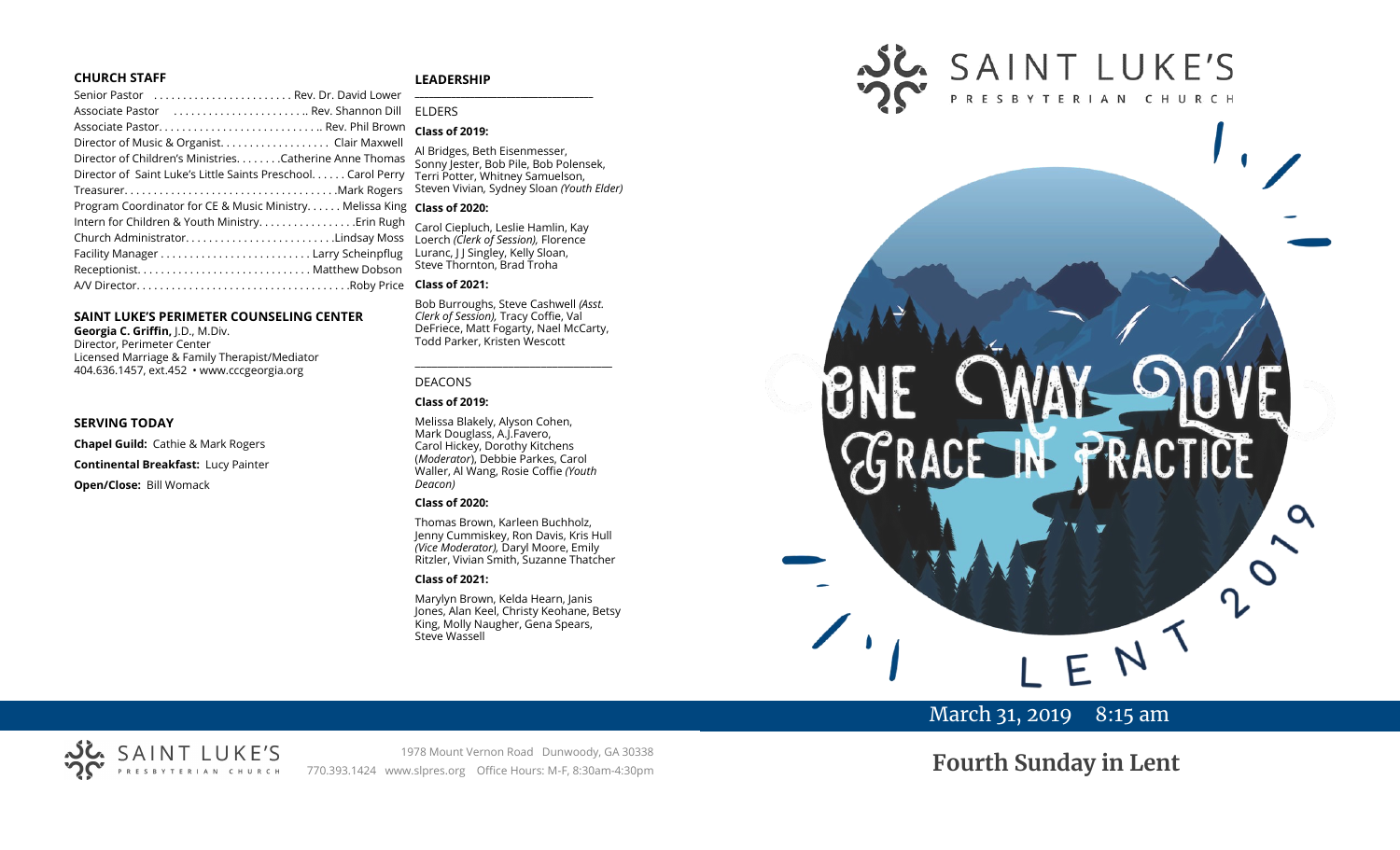

1978 Mount Vernon Road • Dunwoody, Georgia 30338 770.393.1424 • www.slpres.org

# **March 31, 2019**

Fourth Sunday in Lent

#### **Liturgical Color:** Purple

*Liturgical colors can orient us to the season of the church year and help to engage the sense of sight in worship. Purple marks the seasons of penitence and preparation, Advent and Lent.*

## **SUNDAY SCHEDULE**

8:15am Chapel Communion Service 9:15am Sunday School 10:30am Sanctuary Worship Service *Nursery available at all services and Sunday School.* 

# MISSION

Responding to God's call and empowered by the Holy Spirit, we invite all to join us in knowing, serving, and sharing Jesus Christ here and around the world.

VISION To be a beacon of faith, hope, and love– every member an active disciple in Christ's ministry.

# **WELCOME, GUESTS!**

**DURING** the Welcome, please print the requested information on the Friendship Pad and pass the Friendship Pad down the pew.

**AFTER** the worship service, please join us outside the Chapel where our Pastors will be available to answer questions and provide you with a loaf of freshly-baked bread.

**FOR MORE** information about our programs, ministries or membership, please contact one of our Pastors at 770.393.1424, or visit our website: slpres.org.

# **THAT ALL MAY WORSHIP**

**ASSISTIVE** hearing devices, large print hymnals, large print bulletins and back cushions are available. Please contact an usher for further assistance.

**CHILDREN** are a precious part of our church family, and we welcome them in worship. Worship activity sheets and tactile activities are available on the table just outside the Chapel doors. For your convenience, there is a Family Restroom located in the administrative office's hallway, on the first floor, near the main lobby.



For information on all activities and events at Saint Luke's, please go to slpres.org.

**EGG HUNT CANDY CALL**— Parents of children participating in the Palm Sunday egg hunt are encouraged to drop off a package of candy in the marked basket located in the lobby by April 7. Others are welcome to hop in on this, as well!

#### **PALM SUNDAY BRUNCH & EGG HUNT—**

Join us **April 14** for a church-wide brunch at 9 am followed by egg hunts at 9:30 am (3s and under), 9:45 am (PreK & K) and 10 am (1st— 5th grade). Don't forget to stop by the SLPC "photo booth"!

## **SAINT LUKE'S COLLEGE SCHOLARSHIP —**

Thanks to a generous gift from an anonymous donor, \$2,500 will be awarded to a Saint Luke's high school senior who is enrolling in an accredited four-year U.S. college. For details and application, go to slpres.org. Application deadline is April 14, 2019.

**EASTER BAGS FOR CHRIS 180** — Help PW provide Easter bags to foster children who are currently living in a group home sponsored by CHRIS 180. Bags are due back to the church by Sunday, April 7.

**TAVERN TALKS ON APRIL 11 —** Men of Saint Luke's are invited to join Rev. David Lower on April 11, from 7-10 pm, at Dunwoody Tavern.

**GRADUATION DINNER ON APRIL 14 —** All are invited to a church-wide dinner to honor Saint Luke's high school graduating seniors on April 14 at 6 pm in the Great Hall. RSVP to Melissaking@slpc.org.

**2019 VBS: SEEKING SAFARI LEADERS—** VBS

volunteers needed! Go to the Volunteer tab at slpres.org to view all the various (volunteer opportunities! Contact Stephanie McGoldrick, tsmcgoldrick@gmail.com, with questions.

#### **2019 HABITAT HOUSE: Eight days of work. A**

**lifetime of joy! —** April 6 is the first Habitat build day and the work continues for seven more Saturdays with a jump over Easter weekend and Memorial Day weekend. We need 15 volunteers for each work day! For more details or to volunteer, go to slpres.org.

**IOH MEAL NEEDED—** Interfaith Outreach Home (IOH) volunteer needed to provide a meal for 10 adults and 15 children on April 18. Contact Al Bridges, bridgtr@aol.com.

**MEN'S BREAKFAST ON APRIL 6 —**We will be joining with Dodd-Sterling UMC for the start of the 2019 Habitat build. The kitchen crew will be providing a delicious breakfast at 7:30 am at the habitat warehouse site (824 Memorial Drive SE 30316 ). To sign up, go to slpc.org and click on the Volunteer tab.

**PRESBYTERIAN WOMEN BAKE SALE —** The PW will have two types of mini loaves available for purchase, Lemonade and Carrot Cake, on Sunday April 14<sup>th</sup>. These delicious homemade treats are \$4 each and will be on sale in the lobby. Cash or checks accepted.

#### **FAMILY PROMISE VOLUNTEERS NEEDED—**

Saint Luke's will host Family Promise guests **April 21 - 29.** To volunteer, go to slpc.org and click the Volunteer tab or contact Beth Underhill at bunderhill.mail@gmail.com.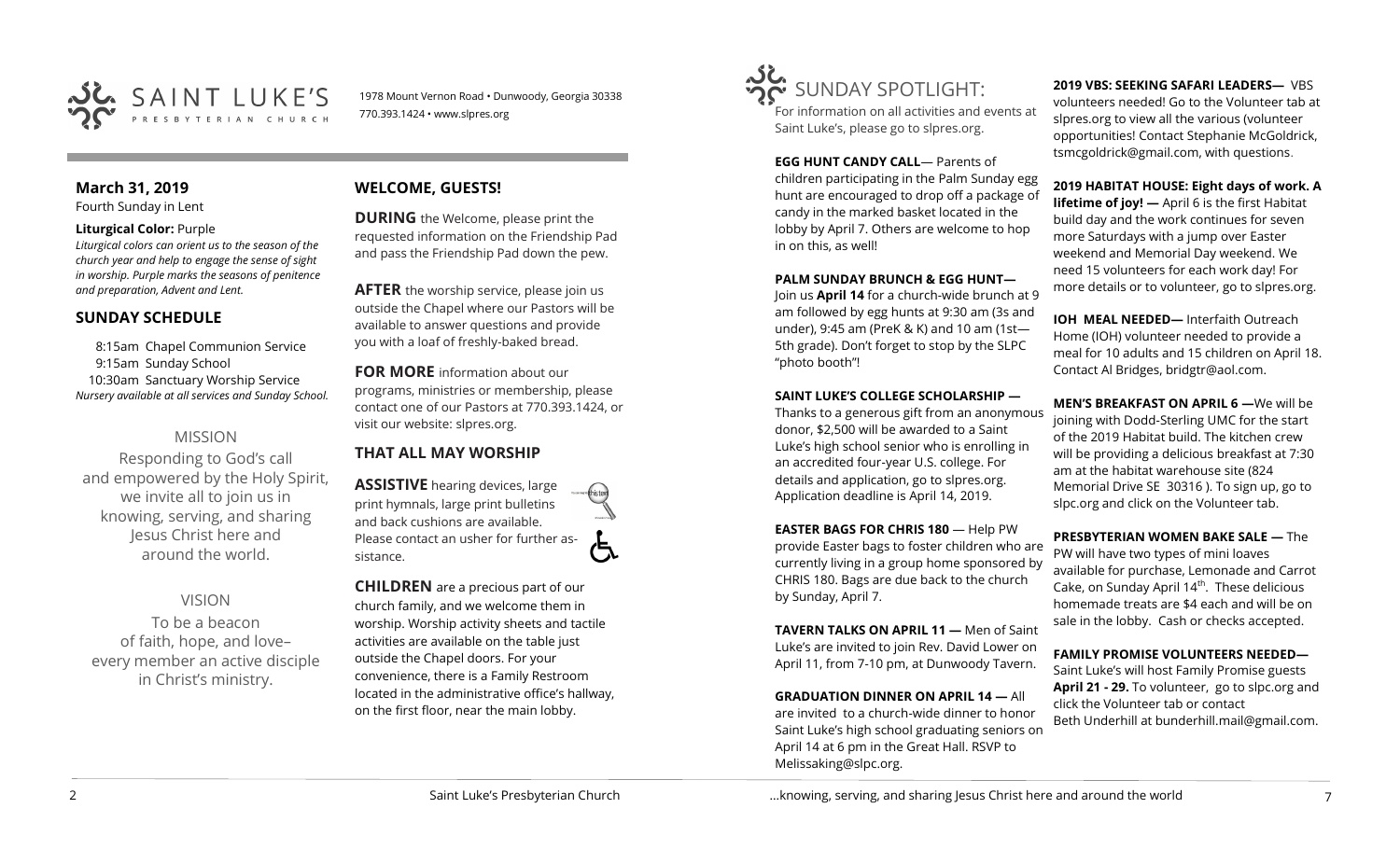



## **In Preparation for Worship**

80 percent of success is showing up.

**Prelude** Entrée en Forme de Carillon *Théodore Dubois*

#### **Welcome and Announcements**

**Call to Worship\*** Bless the Lord, O My Soul

**Bless the Lord, O my soul; and all that is within me, bless God's holy name! Bless the Lord, O my soul, and forget not all God's benefits.**

**Opening Hymn #475\*** Come, Thou Fount of Every Blessing

## **Call to Confession\***

Leader: The Lord be with you. **People: And also with you.**  Leader: Let us pray.

**Prayer of Confession\*** from Psalm 103

- Leader: Bless the Lord, O my soul, and all that is within us. We are your creation, O Lord. Help us to live as reflections of You. We often forget to say "thank you" for the gifts You have given to us.
- **People: Hear now our prayers of gratitude... (silence)**
- Leader: We often forget that others in the world are Your creation, too.
- **People: Hear now our prayers for Your love to be shown through us to others... (silence)**
- Leader: We often forget to stand up for what is right and just for those who are poor, marginalized, and oppressed.
- **People: Hear now our prayers for places where justice is lost, and hope is subdued...(silence)**
- Leader: Bless the Lord, O my soul and all that is within us. May we know Your steadfast love and may Your grace give us courage to live as those You created us to become. Lord, in your mercy,
- **People: Hear our prayer. Amen.**

# **Assurance of Forgiveness\***